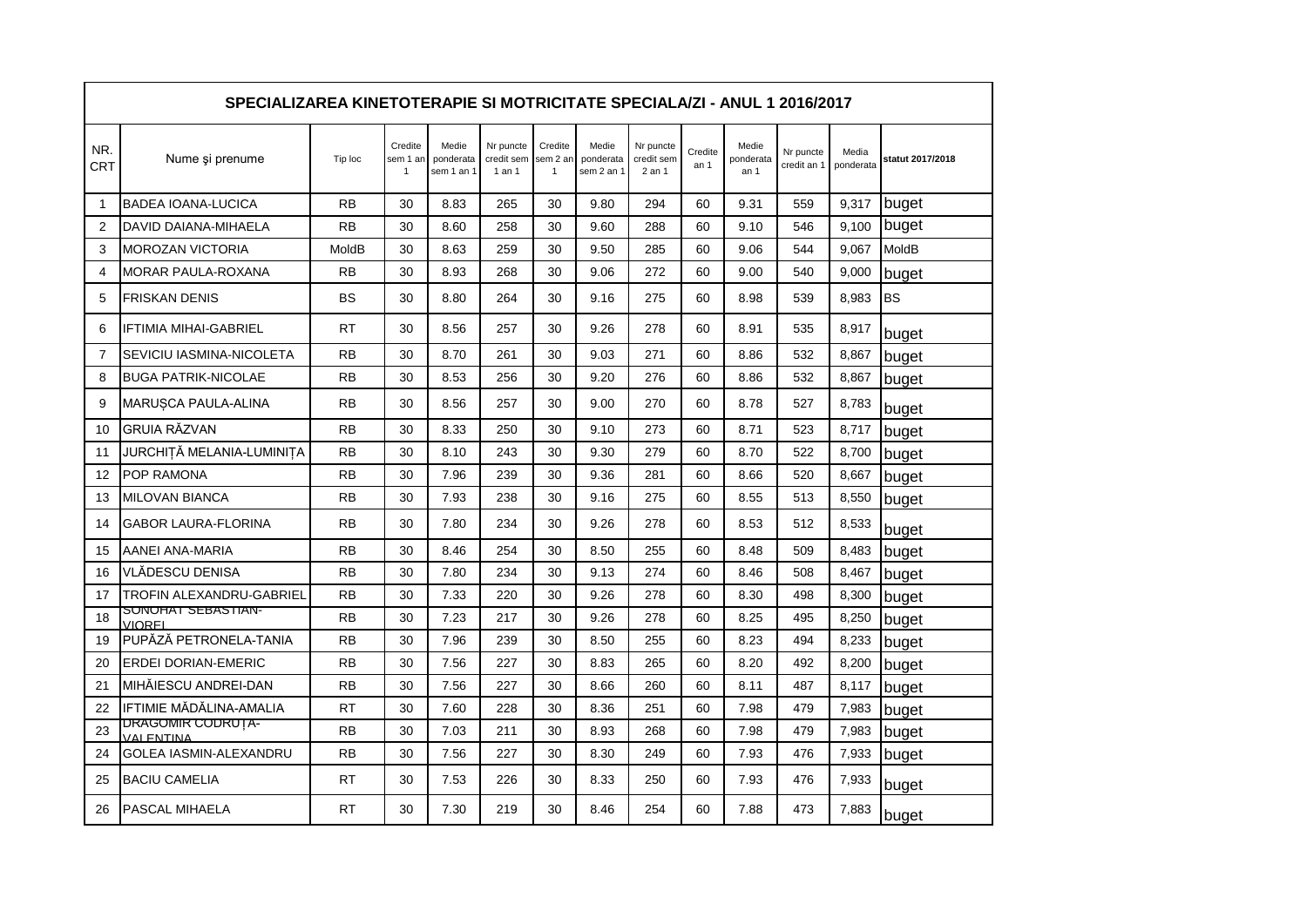| 27 | <b>FLORESCU BOGDAN</b>                    | <b>RB</b> | 30 | 7.86           | 236 | 30 | 7.76                     | 233 | 60 | 7.81           | 469 | 7,817 | buget  |
|----|-------------------------------------------|-----------|----|----------------|-----|----|--------------------------|-----|----|----------------|-----|-------|--------|
| 28 | TIMU ALEXANDRA-MARIA                      | <b>RB</b> | 30 | 8.40           | 252 | 24 |                          | 216 | 54 |                | 468 | 7,800 | buget  |
| 29 | PANTEA STEFAN-FLAVIU                      | <b>RB</b> | 30 | 7.66           | 230 | 30 | 7.83                     | 235 | 60 | 7.75           | 465 | 7,750 | buget  |
| 30 | <b>BĂLAȘ BEATRICE</b>                     | <b>RT</b> | 30 | 7.60           | 228 | 30 | 7.80                     | 234 | 60 | 7.70           | 462 | 7,700 | buget  |
| 31 | <b>HAIDUC CRISTIAN-DORIS</b>              | <b>RT</b> | 30 | 7.26           | 218 | 30 | 8.10                     | 243 | 60 | 7.68           | 461 | 7,683 | buget  |
| 32 | CĂDAR IASMINA                             | <b>RB</b> | 30 | 7.16           | 215 | 30 | 8.16                     | 245 | 60 | 7.66           | 460 | 7,667 | buget  |
| 33 | ALBEANU ANDREEA-CRISTINA                  | <b>RB</b> | 30 | 7.60           | 228 | 24 |                          | 232 | 54 |                | 460 | 7,667 | buget  |
| 34 | <b>GEORGIU DANIELA</b>                    | <b>RB</b> | 28 |                | 198 | 30 | 8.36                     | 251 | 58 | $\mathbf{r}$   | 449 | 7,483 | buget  |
| 35 | CUNTAN TEODORA-MARIA                      | <b>RB</b> | 30 | 6.36           | 191 | 30 | 8.36                     | 251 | 60 | 7.36           | 442 | 7,367 | buget  |
| 36 | PETRI CĂTĂLIN-ADRIAN                      | <b>RT</b> | 30 | 6.73           | 202 | 30 | 7.96                     | 239 | 60 | 7.35           | 441 | 7,350 | buget  |
| 37 | <b>CZEBELY LADISLAU</b>                   | <b>RB</b> | 30 | 7.43           | 223 | 24 | $\overline{\phantom{a}}$ | 216 | 54 | $\mathbf{r}$   | 439 | 7,317 | buget  |
| 38 | LACRE   EANU BIANCA-<br>CRISTINA          | <b>RB</b> | 30 | 7.80           | 234 | 26 |                          | 203 | 56 |                | 437 | 7,283 | buget  |
| 39 | <b>BINDEA CRISTIAN-IULIAN</b>             | <b>RT</b> | 30 | 7.46           | 224 | 24 | $\mathbf{r}$             | 210 | 54 |                | 434 | 7,233 | buget  |
| 40 | <b>ROSIA DANIEL</b>                       | <b>RT</b> | 30 | 6.73           | 202 | 30 | 7.70                     | 231 | 60 | 7.21           | 433 | 7,217 | buget  |
| 41 | <b>BURUACA EDUARD-</b><br>AI EXANDRII     | <b>RB</b> | 30 | 7.53           | 226 | 24 | $\blacksquare$           | 207 | 54 | $\blacksquare$ | 433 | 7,217 | buget  |
| 42 | IANOȘEL-MOISEANU LUCIAN-<br><b>MARIAN</b> | <b>RB</b> | 28 | $\overline{a}$ | 219 | 24 |                          | 208 | 52 | $\overline{a}$ | 427 | 7,117 | buget  |
| 43 | <b>BUGA DAVID</b>                         | <b>RT</b> | 24 |                | 187 | 30 | 7.96                     | 239 | 54 |                | 426 | 7,100 | buget  |
| 44 | <b>BUCUR ALEXANDRU-PAVEL</b>              | <b>RT</b> | 30 | 6.23           | 187 | 30 | 7.83                     | 235 | 60 | 7.03           | 422 | 7,033 | buget  |
| 45 | <b>TURCAS DENNIS-MARCO</b>                | <b>RB</b> | 30 | 7.36           | 221 | 24 |                          | 200 | 54 | $\mathbf{r}$   | 421 | 7,017 | buget  |
| 46 | FIRULESCU GEORGE-SORIN-<br><b>MARILIS</b> | <b>RT</b> | 26 | $\blacksquare$ | 191 | 30 | 7.40                     | 222 | 56 | $\blacksquare$ | 413 | 6,883 | buget  |
| 47 | SOLOMON                                   | <b>RB</b> | 26 |                | 176 | 30 | 7.60                     | 228 | 56 | $\mathbf{r}$   | 404 | 6,733 | buget  |
| 48 | AL-AQRABAWI NAEL                          | SBuget    | 30 | 6.66           | 200 | 26 |                          | 203 | 56 |                | 403 | 6,717 | SBuget |
| 49 | <b>BOTA CRISTIANA-ANDA</b>                | RB        | 26 |                | 202 | 24 |                          | 200 | 50 | $\blacksquare$ | 402 | 6,700 | buget  |
| 50 | ACELENESCU ADRIAN-<br><b>MARIAN</b>       | <b>RT</b> | 26 | $\blacksquare$ | 169 | 30 | 7.50                     | 225 | 56 | $\blacksquare$ | 394 | 6,567 | buget  |
| 51 | <b>DUMITRU CRISTIAN-BOGDAN</b>            | <b>RT</b> | 24 |                | 187 | 30 | 6.86                     | 206 | 54 |                | 393 | 6,550 | taxa   |
| 52 | HÁINARU GABRIEL-ADELIN                    | <b>RT</b> | 24 |                | 188 | 24 |                          | 193 | 48 | $\blacksquare$ | 381 | 6,350 | taxa   |
| 53 | <b>BALAJ BOGDAN-MARIUS</b>                | <b>RT</b> | 30 | 6.03           | 181 | 24 | $\overline{\phantom{a}}$ | 191 | 54 | $\mathbf{r}$   | 372 | 6,200 | taxa   |
| 54 | <b>FLOARI NICOLAE-ALIN</b>                | <b>RT</b> | 22 |                | 165 | 24 |                          | 203 | 46 |                | 368 | 6,133 | taxa   |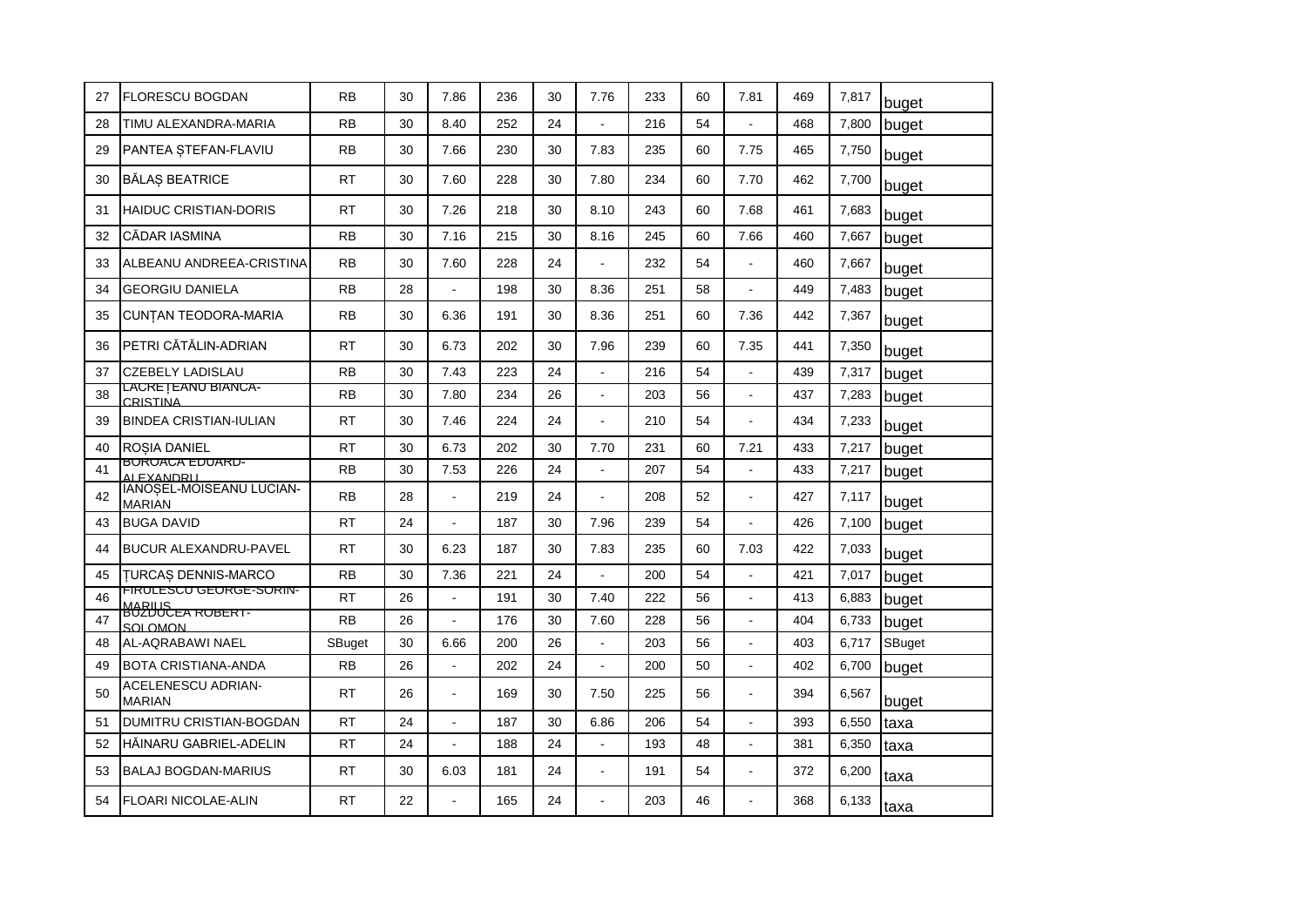| 55 | VELICĂ FELIX-ANDREI            | <b>RT</b> | 24             |                          | 177 | 24             |                          | 190 | 48             |                | 367 | 6.117 | taxa                    |
|----|--------------------------------|-----------|----------------|--------------------------|-----|----------------|--------------------------|-----|----------------|----------------|-----|-------|-------------------------|
| 56 | <b>DUMA MARIAN-IOAN</b>        | <b>RT</b> | 24             | $\overline{a}$           | 188 | 24             | $\mathbf{r}$             | 175 | 48             | L.             | 363 | 6,050 | taxa                    |
| 57 | <b>BUȚĂ LAURIAN-PAUL</b>       | <b>RT</b> | 24             | $\overline{a}$           | 169 | 24             | $\sim$                   | 194 | 48             | $\overline{a}$ | 363 | 6,050 | taxa                    |
| 58 | CĂLIN SERGIU-FLORIN            | <b>RB</b> | 24             | $\overline{a}$           | 182 | 23             | $\blacksquare$           | 176 | 47             | $\overline{a}$ | 358 | 5,967 | taxa                    |
| 59 | <b>STEFAN CRISTINA</b>         | <b>RB</b> | 24             | $\blacksquare$           | 181 | 22             | $\blacksquare$           | 170 | 46             | $\blacksquare$ | 351 | 5,850 | taxa                    |
| 60 | PEIA FLAVIUS-ANDREI            | <b>RB</b> | 30             | 7.36                     | 221 | 15             | $\blacksquare$           | 128 | 45             | $\blacksquare$ | 349 | 5,817 | taxa                    |
| 61 | ARDELEANU ŞERBAN               | <b>RT</b> | 30             | 5.93                     | 178 | 24             |                          | 167 | 54             | $\blacksquare$ | 345 | 5,750 | taxa                    |
| 62 | <b>TABORA VLAD-DOREL</b>       | <b>RB</b> | 30             | 6.40                     | 192 | 24             |                          | 152 | 54             |                | 344 | 5,733 | taxa                    |
| 63 | <b>GRUNTĂ AURELIAN-MĂDĂLIN</b> | <b>RT</b> | 24             | $\ddot{\phantom{1}}$     | 182 | 18             |                          | 154 | 42             | L.             | 336 | 5,600 | taxa                    |
| 64 | <b>MICULICI CLAUDIU</b>        | <b>RB</b> | 28             | $\overline{\phantom{a}}$ | 206 | 16             | $\sim$                   | 110 | 44             | L.             | 316 | 5,267 | taxa                    |
| 65 | <b>MOMIN BIANCA</b>            | <b>RB</b> | 26             |                          | 184 | 15             | $\mathbf{r}$             | 123 | 41             | L.             | 307 | 5,117 | taxa                    |
| 66 | <b>RAESCU IOSIF</b>            | <b>RB</b> | 20             | $\overline{\phantom{a}}$ | 142 | 21             |                          | 163 | 41             | $\blacksquare$ | 305 | 5,083 | taxa                    |
| 67 | <b>RAICU DENISA-ANDREEA</b>    | <b>RB</b> | 17             | $\overline{a}$           | 124 | 22             | $\blacksquare$           | 173 | 39             | L.             | 297 | 4,950 | taxa                    |
| 68 | SĂNDULESCU HORIA-ANDREI        | <b>RB</b> | 24             | $\overline{a}$           | 180 | 14             | $\mathbf{r}$             | 115 | 38             | L.             | 295 | 4,917 | taxa                    |
| 69 | <b>MORE ERWIN</b>              | <b>RB</b> | 28             | $\overline{a}$           | 184 | 13             | $\overline{a}$           | 85  | 41             | $\overline{a}$ | 269 | 4,483 | taxa                    |
| 70 | <b>BACZO GABOR-BALAZS</b>      | <b>RT</b> | 16             | $\overline{a}$           | 94  | 20             | $\overline{\phantom{a}}$ | 136 | 36             | $\overline{a}$ | 230 | 3,833 | taxa                    |
| 71 | <b>DUMITRU CARMEN-MIHAELA</b>  | <b>RT</b> | 24             | $\overline{a}$           | 166 | 4              |                          | 40  | 28             | $\blacksquare$ | 206 | 3,433 | propus<br>exmatriculare |
| 72 | AVĂDANEI MARIUS-DANIEL         | <b>RB</b> | 22             | $\overline{a}$           | 151 | $\overline{2}$ |                          | 16  | 24             | $\blacksquare$ | 167 | 2,783 | propus<br>exmatriculare |
| 73 | <b>COLCERIU VLAD-MIHAI</b>     | <b>RT</b> | $\overline{2}$ | $\overline{\phantom{a}}$ | 16  |                | $\blacksquare$           |     | $\overline{2}$ | $\overline{a}$ | 16  | 0,267 | propus<br>exmatriculare |
| 74 | ROMAȘ RAUL-MIHAI               | <b>RT</b> |                | $\blacksquare$           |     |                |                          |     |                |                |     | 0,000 | propus<br>exmatriculare |
| 75 | <b>RAFILIU ANDREI-VASILE</b>   | <b>RB</b> |                |                          |     |                |                          |     |                |                |     | 0.000 | propus<br>exmatriculare |
| 76 | PASCU RĂZVAN-ANDREI            | <b>RT</b> |                |                          |     |                |                          |     |                |                |     | 0.000 | propus<br>exmatriculare |

DECAN, Secretar șef, Conf.univ.dr. Adrian Nagel Gabriela Igna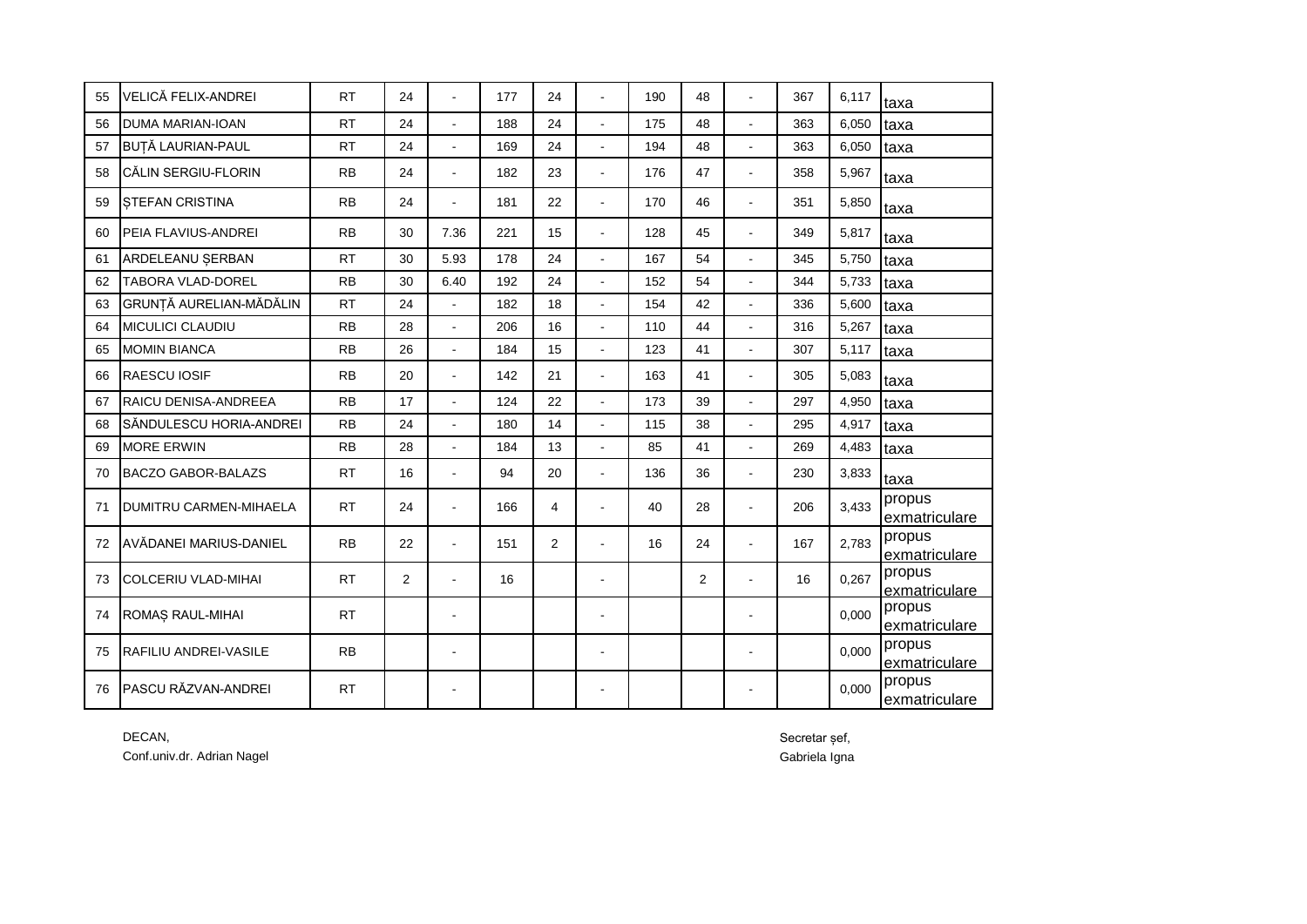|                   | SPECIALIZAREA KINETOTERAPIE SI MOTRICITATE SPECIALA/ZI - ANUL 2 2016/2017 |           |                                       |                                  |                                       |                                       |                                  |                                   |                            |                                       |                          |                    |                  |  |
|-------------------|---------------------------------------------------------------------------|-----------|---------------------------------------|----------------------------------|---------------------------------------|---------------------------------------|----------------------------------|-----------------------------------|----------------------------|---------------------------------------|--------------------------|--------------------|------------------|--|
| NR.<br><b>CRT</b> | Nume și prenume                                                           | Tip loc   | Credite<br>sem 1 an<br>$\overline{2}$ | Medie<br>ponderata<br>sem 1 an 2 | Nr puncte<br>credit sem<br>$1$ an $2$ | Credite<br>sem 2 an<br>$\overline{2}$ | Medie<br>ponderata<br>sem 2 an 2 | Nr puncte<br>credit sem<br>2 an 2 | Credite<br>an <sub>2</sub> | Medie<br>ponderata<br>an <sub>2</sub> | Nr puncte<br>credit an 2 | Media<br>ponderata | statut 2017/2018 |  |
| $\mathbf 1$       | JURJIU NICOLAE-ADRIAN                                                     | <b>RB</b> | 30                                    | 9.73                             | 292                                   | 30                                    | 8.96                             | 269                               | 60                         | 9.35                                  | 561                      | 9,350              | buget            |  |
| 2                 | MALITA ANTONIA-ANDREEA                                                    | <b>RB</b> | 30                                    | 9.26                             | 278                                   | 30                                    | 8.60                             | 258                               | 60                         | 8.93                                  | 536                      | 8,933              | buget            |  |
| 3                 | NICULIȚĂ CASIAN-FLORIN                                                    | <b>RB</b> | 30                                    | 9.10                             | 273                                   | 30                                    | 8.43                             | 253                               | 60                         | 8.76                                  | 526                      | 8,767              | buget            |  |
| 4                 | SERB ADELINA-GABRIELA                                                     | <b>RB</b> | 30                                    | 8.76                             | 263                                   | 30                                    | 8.43                             | 253                               | 60                         | 8.60                                  | 516                      | 8,600              | buget            |  |
| 5                 | SANDU RALUCA-SIMONA                                                       | <b>RB</b> | 30                                    | 8.76                             | 263                                   | 30                                    | 8.30                             | 249                               | 60                         | 8.53                                  | 512                      | 8,533              | buget            |  |
| 6                 | MIHALAȘ ADRIAN-DIMITRIE                                                   | <b>RB</b> | 30                                    | 8.73                             | 262                                   | 30                                    | 8.33                             | 250                               | 60                         | 8.53                                  | 512                      | 8,533              | buget            |  |
| 7                 | <b>BALINT ANDREEA-GABRIELA</b>                                            | <b>RB</b> | 30                                    | 8.36                             | 251                                   | 30                                    | 8.30                             | 249                               | 60                         | 8.33                                  | 500                      | 8,333              | buget            |  |
| 8                 | <b>STOG LORENA</b>                                                        | <b>RB</b> | 30                                    | 8.26                             | 248                                   | 30                                    | 8.06                             | 242                               | 60                         | 8.16                                  | 490                      | 8,167              | buget            |  |
| 9                 | <b>GLAZER CIPRIAN</b>                                                     | <b>RB</b> | 30                                    | 8.76                             | 263                                   | 30                                    | 7.56                             | 227                               | 60                         | 8.16                                  | 490                      | 8,167              | buget            |  |
| 10                | RÎIOSU IRINA-MARIA                                                        | <b>RB</b> | 30                                    | 7.63                             | 229                                   | 30                                    | 8.00                             | 240                               | 60                         | 7.81                                  | 469                      | 7,817              | buget            |  |
| 11                | TĂTARU EUGEN                                                              | <b>RB</b> | 30                                    | 7.93                             | 238                                   | 30                                    | 7,66                             | 230                               | 60                         | 7,8                                   | 468                      | 7,800              | buget            |  |
| 12                | <b>TRIFU ANCA-MARIA</b>                                                   | <b>RT</b> | 30                                    | 8.03                             | 241                                   | 27                                    | $\overline{a}$                   | 224                               | 57                         | $\overline{a}$                        | 465                      | 7.750              | taxa             |  |
| 13                | PETREANU IONELA-MĂDĂLINA                                                  | <b>RB</b> | 30                                    | 8.70                             | 261                                   | 28                                    | $\overline{a}$                   | 202                               | 58                         | ÷.                                    | 463                      | 7,717              | buget            |  |
| 14                | BĂDICEANU LUCIAN-PAVEL                                                    | <b>RB</b> | 30                                    | 8.20                             | 246                                   | 28                                    | $\overline{a}$                   | 213                               | 58                         | $\overline{a}$                        | 459                      | 7,650              | buget            |  |
| 15                | TOCACIU ANCUȚA-ISABELA                                                    | <b>RB</b> | 30                                    | 7.60                             | 228                                   | 30                                    | 7.50                             | 225                               | 60                         | 7.55                                  | 453                      | 7,550              | buget            |  |
| 16                | MĂZĂREANU DIANA-LETISIA                                                   | <b>RB</b> | 30                                    | 8.03                             | 241                                   | 30                                    | 6.96                             | 209                               | 60                         | 7.50                                  | 450                      | 7,500              | buget            |  |
| 17                | ARDELEAN MIRCEA-IOAN                                                      | <b>RB</b> | 30                                    | 8.33                             | 250                                   | 25                                    | $\mathbf{r}$                     | 197                               | 55                         | $\overline{a}$                        | 447                      | 7.450              | buget            |  |
| 18                | DRĂGOI MARIA-BEATRICE                                                     | <b>RB</b> | 30                                    | 7.23                             | 217                                   | 30                                    | 7.30                             | 219                               | 60                         | 7.26                                  | 436                      | 7,267              | buget            |  |
| 19                | MICLE DANIEL-MIHAI                                                        | <b>RB</b> | 30                                    | 7.16                             | 215                                   | 30                                    | 7.33                             | 220                               | 60                         | 7.25                                  | 435                      | 7,250              | buget            |  |
| 20                | NIȚĂ PATRICK-NICOLAE                                                      | <b>RT</b> | 30                                    | 7.43                             | 223                                   | 30                                    | 7.03                             | 211                               | 60                         | 7.23                                  | 434                      | 7,233              | buget            |  |
| 21                | BĂZĂVAN RĂZVAN-ALEXANDRU                                                  | <b>RB</b> | 30                                    | 7.70                             | 231                                   | 30                                    | 6.76                             | 203                               | 60                         | 7.23                                  | 434                      | 7,233              | buget            |  |
| 22                | SOCIA LOREDANA-MONICA                                                     | <b>RB</b> | 30                                    | 8.90                             | 267                                   | 22                                    | $\overline{\phantom{a}}$         | 163                               | 52                         |                                       | 430                      | 7,167              | buget            |  |
| 23                | DALEA BOGDAN-IONUT                                                        | <b>RB</b> | 30                                    | 7.46                             | 224                                   | 30                                    | 6.76                             | 203                               | 60                         | 7.11                                  | 427                      | 7,117              | buget            |  |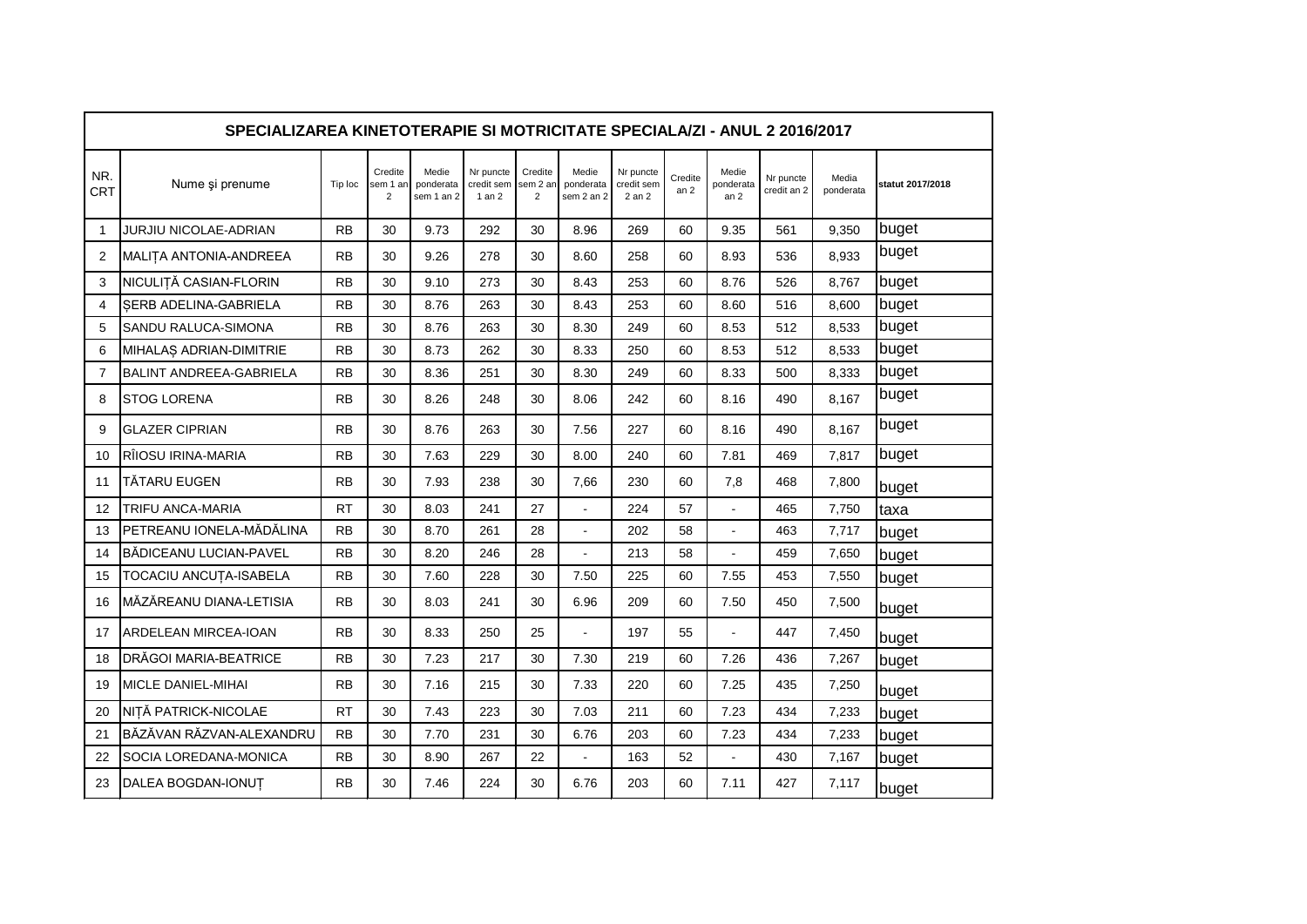| 24 | <b>I</b> BĂDULESCU IOANA-VASILICA | <b>RB</b>     | 30 | 8.30           | 249 | 24 |                      | 177 | 54 |                          | 426 | 7.100 | buget     |
|----|-----------------------------------|---------------|----|----------------|-----|----|----------------------|-----|----|--------------------------|-----|-------|-----------|
| 25 | PĂUN DENIS-EMANUEL                | <b>RT</b>     | 30 | 7.13           | 214 | 30 | 6.90                 | 207 | 60 | 7.01                     | 421 | 7,017 | buget     |
| 26 | BRÎNZAN DIANA-GABRIELA            | <b>RB</b>     | 30 | 6.80           | 204 | 30 | 7.00                 | 210 | 60 | 6.90                     | 414 | 6,900 | buget     |
| 27 | CUMPĂNAȘU ANDRA-MARINA            | <b>RB</b>     | 30 | 7.66           | 230 | 25 | $\overline{a}$       | 183 | 55 | $\overline{a}$           | 413 | 6,883 | buget     |
| 28 | <b>HRIBAL ANDREEA-STELA</b>       | <b>RB</b>     | 30 | 6.93           | 208 | 30 | 6.66                 | 200 | 60 | 6.80                     | 408 | 6,800 | buget     |
| 29 | POPA VLAD-ALIN                    | <b>RT</b>     | 30 | 6.73           | 202 | 27 | $\overline{a}$       | 203 | 57 | $\overline{\phantom{a}}$ | 405 | 6,750 | buget     |
| 30 | <b>ICLANZAN ARTEMIS-ANDRADA</b>   | <b>RB</b>     | 30 | 6.46           | 194 | 30 | 7.03                 | 211 | 60 | 6.75                     | 405 | 6,750 | buget     |
| 31 | MILOIEVICI DEIAN-CONSTANTIN       | <b>RB</b>     | 30 | 7.80           | 234 | 23 |                      | 158 | 53 |                          | 392 | 6,533 | buget     |
| 32 | BRADEA FLORIN-ALEXANDRU           | <b>RB</b>     | 30 | 6.90           | 207 | 26 | $\overline{a}$       | 183 | 56 | $\overline{a}$           | 390 | 6,500 | buget     |
| 33 | <b>LEPA ALEXANDRU</b>             | <b>RB</b>     | 30 | 7.43           | 223 | 23 | ÷,                   | 165 | 53 | $\blacksquare$           | 386 | 6,433 | buget     |
| 34 | <b>CHIRA MARIAN</b>               | <b>RT</b>     | 30 | 6.43           | 193 | 27 | $\overline{a}$       | 192 | 57 | $\overline{a}$           | 385 | 6,417 | buget     |
| 35 | <b>BOZDOC ANEMONA</b>             | <b>RB</b>     | 26 | $\overline{a}$ | 205 | 23 | $\overline{a}$       | 174 | 49 | $\overline{a}$           | 379 | 6,317 | buget     |
| 36 | PETRISOR OANA-ADRIANA             | <b>RB</b>     | 30 | 6.96           | 209 | 22 | $\overline{a}$       | 164 | 52 |                          | 373 | 6,217 | buget     |
| 37 | ISTRATE MĂDĂLINA-RALUCA           | <b>RB</b>     | 28 | $\overline{a}$ | 195 | 24 | $\overline{a}$       | 177 | 52 |                          | 372 | 6,200 | buget     |
| 38 | <b>OTEL VASILE</b>                | MoldB<br>uget | 30 | 6.43           | 193 | 23 | $\overline{a}$       | 176 | 53 | $\ddot{\phantom{1}}$     | 369 | 6,150 | MoldBuget |
| 39 | ANGHEL ALEXANDRU-MIHAIȚĂ          | <b>RT</b>     | 26 | L,             | 172 | 25 | ä,                   | 177 | 51 |                          | 349 | 5,817 | buget     |
| 40 | <b>CAILEAN PATRICIA</b>           | SBuget        | 26 | $\overline{a}$ | 181 | 25 | $\ddot{\phantom{a}}$ | 161 | 51 | $\blacksquare$           | 342 | 5,700 | SBuget    |
| 41 | <b>GABOR RALUCA-ANDREEA</b>       | <b>RB</b>     | 26 | L,             | 208 | 16 | $\overline{a}$       | 132 | 42 | $\overline{a}$           | 340 | 5,667 | buget     |
| 42 | <b>BALINT FLAVIUS-RADU</b>        | <b>RB</b>     | 24 | $\overline{a}$ | 179 | 23 | ÷,                   | 158 | 47 | $\overline{a}$           | 337 | 5,617 | buget     |
| 43 | DOMSA DAN-RADU                    | <b>RT</b>     | 23 | $\overline{a}$ | 143 | 26 | $\ddot{\phantom{a}}$ | 192 | 49 | $\overline{\phantom{a}}$ | 335 | 5,583 | buget     |
| 44 | MICULESCU PAUL-IOAN               | <b>RT</b>     | 30 | 6.06           | 182 | 23 |                      | 151 | 53 |                          | 333 | 5,550 | buget     |
| 45 | RAICU GABRIELA-ILEANA             | <b>RB</b>     | 30 | 6.53           | 196 | 16 |                      | 120 | 46 |                          | 316 | 5,267 | buget     |
| 46 | GLIGOROVICI MARCO-ȘTEFAN          | <b>RT</b>     | 28 | L,             | 165 | 21 | $\overline{a}$       | 150 | 49 | $\blacksquare$           | 315 | 5,250 | buget     |
| 47 | <b>SEICA GEORGE</b>               | <b>RB</b>     | 20 | ÷,             | 152 | 23 | $\overline{a}$       | 158 | 43 | $\blacksquare$           | 310 | 5,167 | buget     |
| 48 | <b>COJOCARU RAMONA</b>            | <b>RT</b>     | 26 |                | 154 | 21 |                      | 156 | 47 |                          | 310 | 5,167 | buget     |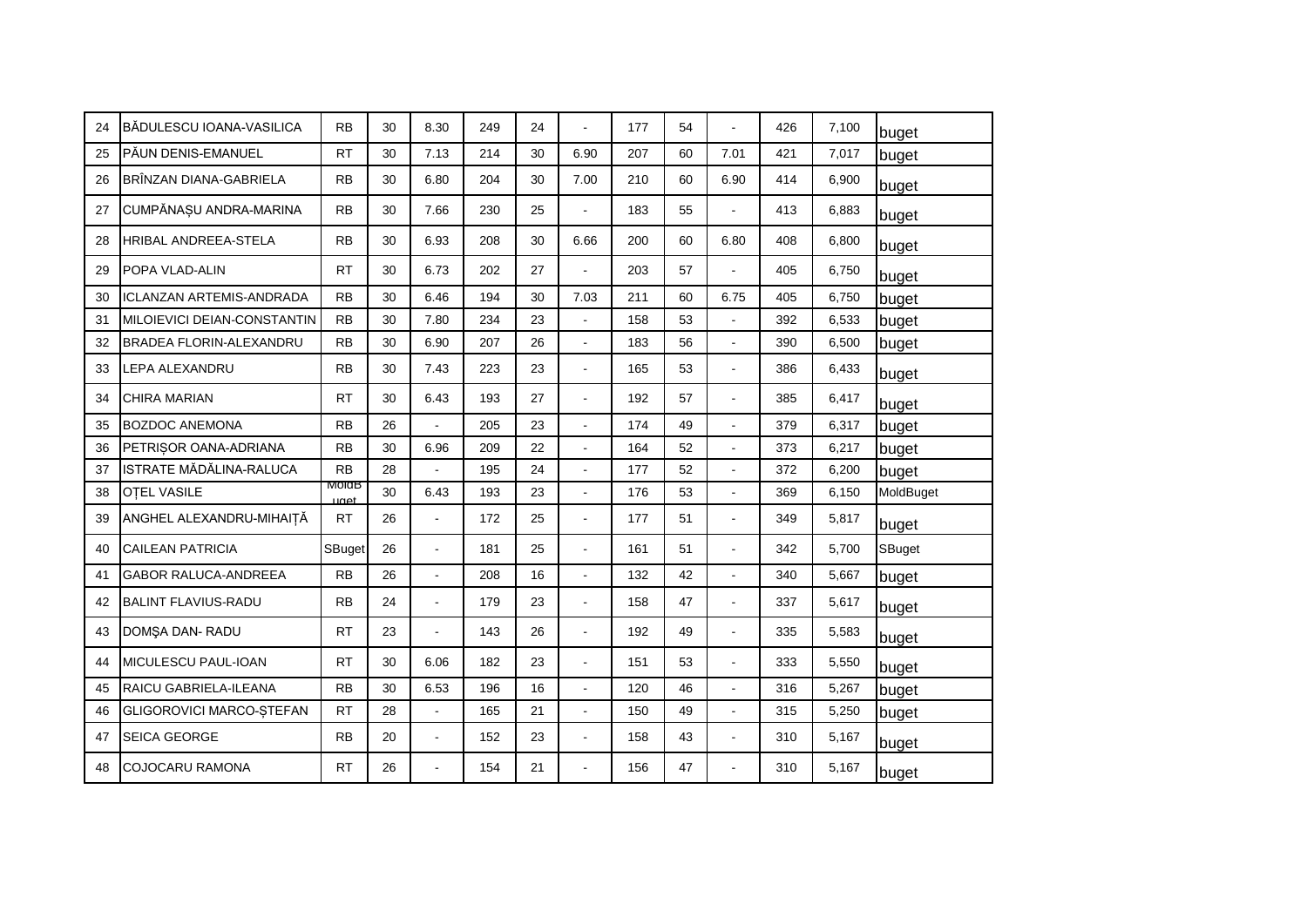| 49 | APRO CLAUDIU-TIBERIU           | <b>RT</b>   | 24 | $\overline{a}$ | 170 | 17             | $\overline{a}$       | 130 | 41 | ÷.                       | 300 | 5,000 | taxa                    |
|----|--------------------------------|-------------|----|----------------|-----|----------------|----------------------|-----|----|--------------------------|-----|-------|-------------------------|
| 50 | <b>DZITAC EMANUEL-DANIEL</b>   | <b>RT</b>   | 26 | $\overline{a}$ | 173 | 16             | $\blacksquare$       | 126 | 42 | $\overline{a}$           | 299 | 4,983 | taxa                    |
| 51 | SANDU IOAN-ALEXANDRU           | <b>RT</b>   | 30 | 6.36           | 191 | 16             | $\overline{a}$       | 106 | 46 | $\overline{a}$           | 297 | 4,950 | taxa                    |
| 52 | BURNAZ ALEXANDRU-COSMIN        | <b>RT</b>   | 30 | 6.10           | 183 | 16             | ÷,                   | 108 | 46 | $\ddot{\phantom{1}}$     | 291 | 4,850 | taxa                    |
| 53 | <b>BARBONI AURELIAN-DANIEL</b> | <b>RT</b>   | 30 | 7.60           | 228 | 6              | $\overline{a}$       | 56  | 36 | $\overline{a}$           | 284 | 4,733 | taxa                    |
| 54 | LAZĂR CĂTĂLIN-MARIAN           | <b>RB</b>   | 24 | $\overline{a}$ | 155 | 16             | $\overline{a}$       | 122 | 40 |                          | 277 | 4,617 | taxa                    |
| 55 | BOLTAȘIU SERGIU-BOGDAN         | <b>RB</b>   | 26 | $\overline{a}$ | 148 | 19             | $\ddot{\phantom{a}}$ | 127 | 45 | $\overline{\phantom{a}}$ | 275 | 4,583 | taxa                    |
| 56 | <b>BUSTIUC CIPRIAN-ANTONIO</b> | <b>RT</b>   | 30 | 6.10           | 183 | 12             | $\overline{a}$       | 80  | 42 |                          | 263 | 4,383 | taxa                    |
| 57 | PRICOPE SILVIU-IOAN            | <b>RB</b>   | 22 | $\overline{a}$ | 170 | 12             | $\overline{a}$       | 90  | 34 | $\overline{\phantom{a}}$ | 260 | 4,333 | taxa                    |
| 58 | <b>UROSEVIC ILINA</b>          | <b>BS</b>   | 30 | 6.33           | 190 | 8              | $\ddot{\phantom{a}}$ | 64  | 38 | $\overline{\phantom{a}}$ | 254 | 4,233 | <b>BS</b>               |
| 59 | M HAMDI FOUAD                  | <b>SCPL</b> | 19 | L,             | 125 | 18             | $\overline{a}$       | 126 | 37 |                          | 251 | 4,183 | <b>SCPL</b>             |
| 60 | <b>MACOVEI ROBERT-ANDREI</b>   | <b>RB</b>   | 24 | $\overline{a}$ | 176 | 9              | $\overline{a}$       | 69  | 33 | $\overline{\phantom{a}}$ | 245 | 4,083 | taxa                    |
| 61 | ISPAS DANIEL-NICOLAE           | <b>RT</b>   | 26 | $\overline{a}$ | 185 | 9              | ÷,                   | 59  | 35 | $\blacksquare$           | 244 | 4,067 | taxa                    |
| 62 | FERZAT BELAL                   | <b>RT</b>   | 24 | $\overline{a}$ | 147 | 14             |                      | 94  | 38 | $\overline{\phantom{a}}$ | 241 | 4,017 | taxa                    |
| 63 | MUNTEANU ȘTEFAN-ROBERT         | <b>RT</b>   | 24 | L,             | 143 | 14             |                      | 96  | 38 |                          | 239 | 3,983 | taxa                    |
| 64 | <b>BRAUN LUDOVIC-LAURENTIU</b> | <b>RT</b>   | 15 | $\overline{a}$ | 89  | 20             | $\overline{a}$       | 138 | 35 | $\overline{a}$           | 227 | 3,783 | taxa                    |
| 65 | NIȚĂ VICTOR-IONUȚ              | <b>RT</b>   | 15 | $\overline{a}$ | 106 | 17             | ä,                   | 113 | 32 |                          | 219 | 3,650 | taxa                    |
| 66 | MÎȚU ANDREI-CĂTĂLIN            | <b>RT</b>   | 19 | $\overline{a}$ | 121 | 12             | ÷,                   | 76  | 31 | $\ddot{\phantom{1}}$     | 197 | 3,283 | taxa                    |
| 67 | <b>IFTIMICIUC MARIUS</b>       | <b>RT</b>   | 20 | $\overline{a}$ | 104 | 12             | $\ddot{\phantom{a}}$ | 72  | 32 | $\sim$                   | 176 | 2,933 | taxa                    |
| 68 | MITRE HORATIU-DACIAN           | <b>RB</b>   | 24 | $\overline{a}$ | 160 | $\overline{2}$ |                      | 14  | 26 |                          | 174 | 2,900 | propus<br>exmatriculare |
| 69 | DASCALIUC ALEXANDRU            | <b>RT</b>   | 21 | $\overline{a}$ | 142 | 2              | ÷.                   | 20  | 23 | $\overline{a}$           | 162 | 2,700 | propus<br>exmatriculare |
| 70 | KORNJA ROBERTO-LENTINI         | <b>SCPL</b> | 19 | $\overline{a}$ | 101 | 11             | $\overline{a}$       | 55  | 30 |                          | 156 | 2,600 | <b>SCPL</b>             |
| 71 | CHEPETAN EMIL-NICOLAE          | <b>RB</b>   | 11 | L,             | 65  | 10             | ä,                   | 76  | 21 | $\blacksquare$           | 141 | 2,350 | propus<br>exmatriculare |
| 72 | <b>MORTH SABINA-MARIA</b>      | <b>RT</b>   | 4  |                | 30  | 2              |                      | 18  | 6  |                          | 48  | 0,800 | propus<br>exmatriculare |